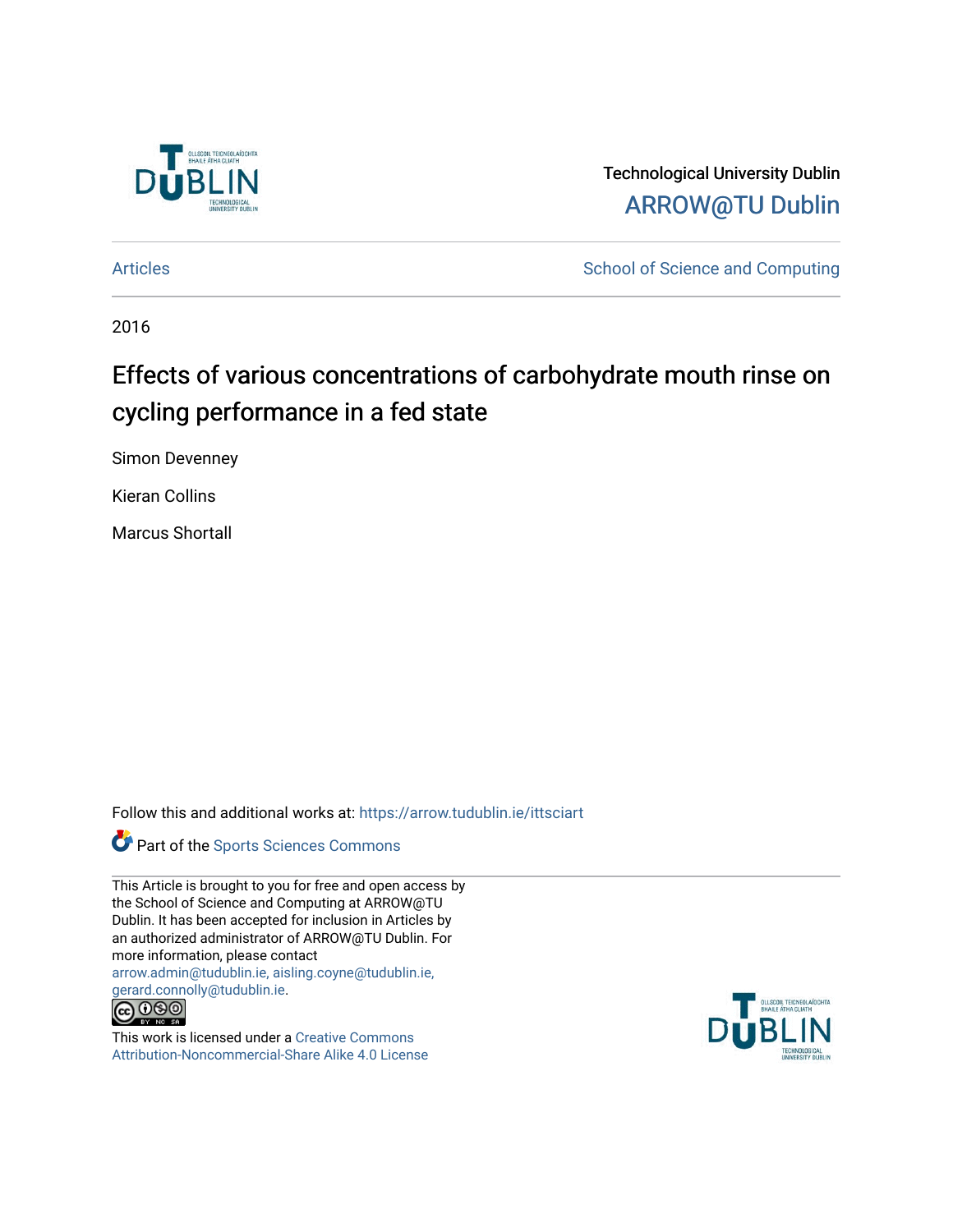See discussions, stats, and author profiles for this publication at: [https://www.researchgate.net/publication/304370631](https://www.researchgate.net/publication/304370631_Effects_of_various_concentrations_of_carbohydrate_mouth_rinse_on_cycling_performance_in_a_fed_state?enrichId=rgreq-ea5f2fda897317bcec675402f213f4e5-XXX&enrichSource=Y292ZXJQYWdlOzMwNDM3MDYzMTtBUzo4ODI3OTI2ODY2OTQ0MDRAMTU4NzQ4NTU4Njk5Ng%3D%3D&el=1_x_2&_esc=publicationCoverPdf)

## [Effects of various concentrations of carbohydrate mouth rinse on cycling](https://www.researchgate.net/publication/304370631_Effects_of_various_concentrations_of_carbohydrate_mouth_rinse_on_cycling_performance_in_a_fed_state?enrichId=rgreq-ea5f2fda897317bcec675402f213f4e5-XXX&enrichSource=Y292ZXJQYWdlOzMwNDM3MDYzMTtBUzo4ODI3OTI2ODY2OTQ0MDRAMTU4NzQ4NTU4Njk5Ng%3D%3D&el=1_x_3&_esc=publicationCoverPdf) performance in a fed state

**Article** in European Journal of Sport Science · June 2016 DOI: 10.1080/17461391.2016.1196735

| <b>CITATIONS</b><br>23 |                                                                                                                                   | READS<br>318 |                                                                                                                               |
|------------------------|-----------------------------------------------------------------------------------------------------------------------------------|--------------|-------------------------------------------------------------------------------------------------------------------------------|
| 3 authors:             |                                                                                                                                   |              |                                                                                                                               |
|                        | <b>Simon Devenney</b><br>Technological University Dublin - Tallaght Campus<br>8 PUBLICATIONS 77 CITATIONS<br><b>SEE PROFILE</b>   |              | <b>Kieran Collins</b><br>Technological University Dublin - Tallaght Campus<br>132 PUBLICATIONS 1,954 CITATIONS<br>SEE PROFILE |
|                        | <b>Marcus Shortall</b><br>Technological University Dublin - Tallaght Campus<br>10 PUBLICATIONS 64 CITATIONS<br><b>SEE PROFILE</b> |              |                                                                                                                               |

**Some of the authors of this publication are also working on these related projects:**

**Project** 

Examining the variables that influence an athlete's intention to report a concussion across three adolescent rugby cohorts [View project](https://www.researchgate.net/project/Examining-the-variables-that-influence-an-athletes-intention-to-report-a-concussion-across-three-adolescent-rugby-cohorts?enrichId=rgreq-ea5f2fda897317bcec675402f213f4e5-XXX&enrichSource=Y292ZXJQYWdlOzMwNDM3MDYzMTtBUzo4ODI3OTI2ODY2OTQ0MDRAMTU4NzQ4NTU4Njk5Ng%3D%3D&el=1_x_9&_esc=publicationCoverPdf)

The seasonal variation in anthropometric and performance characteristics of elite inter county Gaelic football players [View project](https://www.researchgate.net/project/The-seasonal-variation-in-anthropometric-and-performance-characteristics-of-elite-inter-county-Gaelic-football-players?enrichId=rgreq-ea5f2fda897317bcec675402f213f4e5-XXX&enrichSource=Y292ZXJQYWdlOzMwNDM3MDYzMTtBUzo4ODI3OTI2ODY2OTQ0MDRAMTU4NzQ4NTU4Njk5Ng%3D%3D&el=1_x_9&_esc=publicationCoverPdf)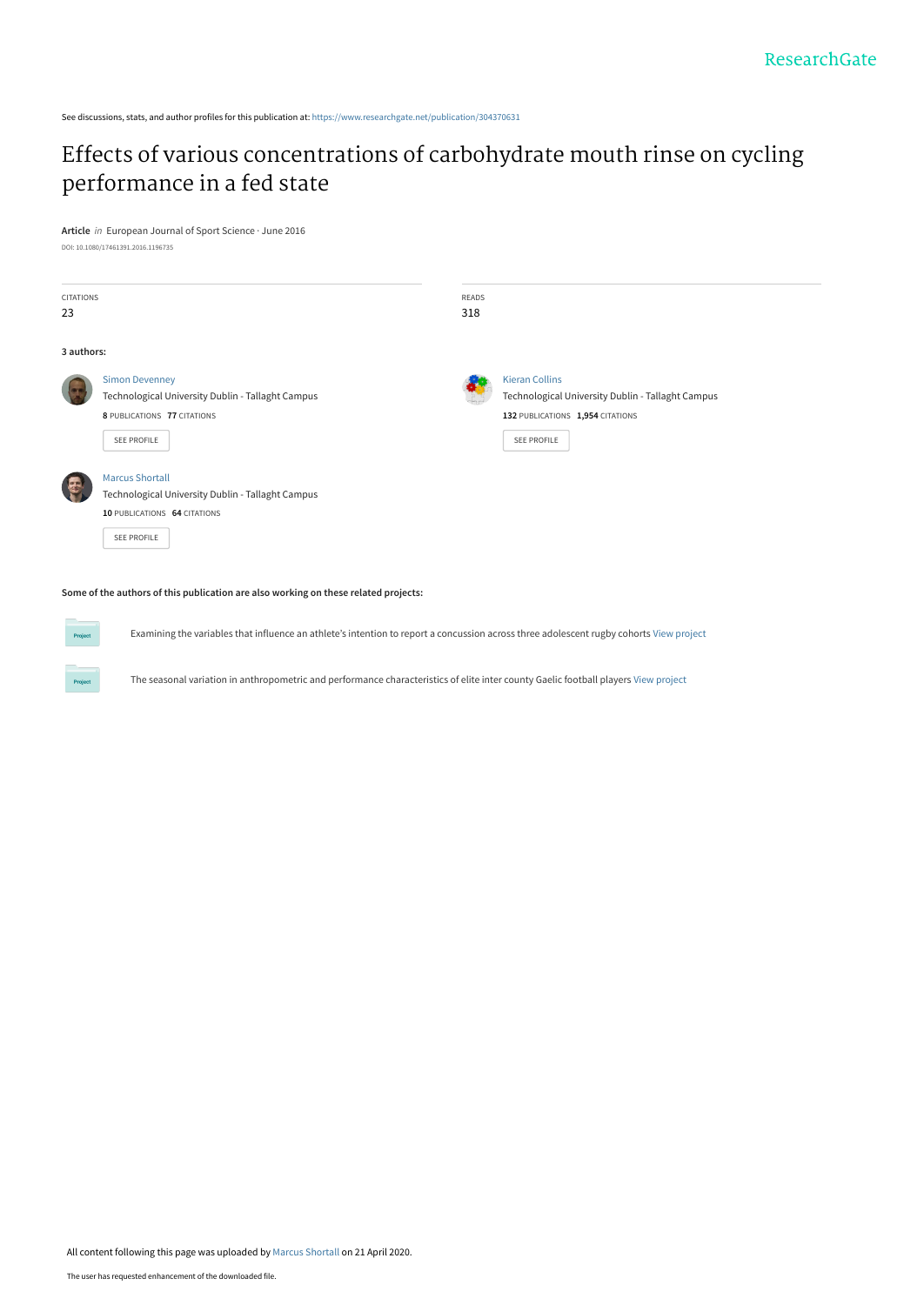



**European Journal of Sport Science**

 $\mathbf{R}$  Routledge

**ISSN: 1746-1391 (Print) 1536-7290 (Online) Journal homepage:<http://www.tandfonline.com/loi/tejs20>**

# **Effects of various concentrations of carbohydrate mouth rinse on cycling performance in a fed state**

**Simon Devenney, Kieran Collins & Marcus Shortall**

**To cite this article:** Simon Devenney, Kieran Collins & Marcus Shortall (2016) Effects of various concentrations of carbohydrate mouth rinse on cycling performance in a fed state, European Journal of Sport Science, 16:8, 1073-1078, DOI: [10.1080/17461391.2016.1196735](http://www.tandfonline.com/action/showCitFormats?doi=10.1080/17461391.2016.1196735)

**To link to this article:** <http://dx.doi.org/10.1080/17461391.2016.1196735>

Published online: 23 Jun 2016.



 $\overrightarrow{S}$  [Submit your article to this journal](http://www.tandfonline.com/action/authorSubmission?journalCode=tejs20&show=instructions)  $\overrightarrow{S}$ 

**Article views: 84** 



 $\overline{Q}$  [View related articles](http://www.tandfonline.com/doi/mlt/10.1080/17461391.2016.1196735)  $\overline{C}$ 



[View Crossmark data](http://crossmark.crossref.org/dialog/?doi=10.1080/17461391.2016.1196735&domain=pdf&date_stamp=2016-06-23)

Full Terms & Conditions of access and use can be found at <http://www.tandfonline.com/action/journalInformation?journalCode=tejs20>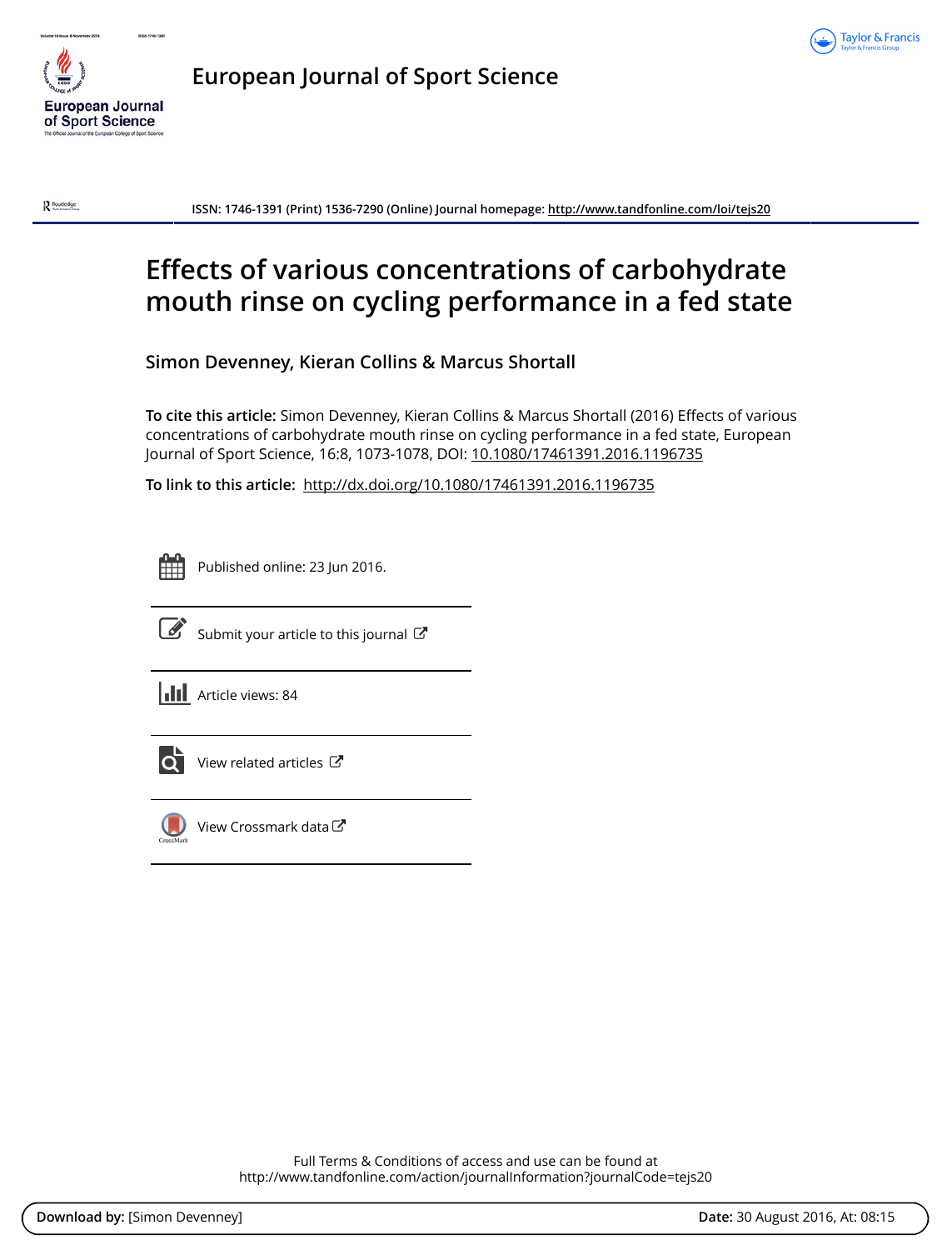#### <span id="page-3-0"></span>ORIGINAL ARTICLE

### Effects of various concentrations of carbohydrate mouth rinse on cycling performance in a fed state

#### SIMON DEVENNEY, KIERAN COLLINS, & MARCUS SHORTALL

Department of Science, Centre for Exercise and Metabolic Science, Institute of Technology Tallaght, Dublin, Ireland

#### Abstract

The objective of this study was to identify the effects of mouth rinsing with a 6% and 16% carbohydrate solution (CHO) on time trial performance when compared to a 0% control (PLA) when in a fed state. Twelve recreationally active males underwent three trials by which they had to complete a set workload (600  $\pm$  65 W) in a fed state. Throughout each trial, participants rinsed their mouths with a 25 ml bolus of a 0% PLA, 6% or 16% CHO (maltodextrin) for every 12.5% of work completed. Rating of perceived exertion (RPE) and heart rate were recorded every 12.5% of total work. Performance times and power output improved significantly when using the 6% and 16% CHO versus the PLA trial (6% versus PLA,  $p = .002$  and 16% versus PLA,  $p = .001$ ). When comparing the performance times of the 6% to 16% CHO, no significance was observed ( $p = .244$ ). There was no significant difference between heart rate levels or RPE values across the three trials. In conclusion, mouth rinsing with a 6% or 16% CHO solution has a positive effect on a cycling time trial performance undertaken in a fed state.

Keywords: Maltodextrin; 16% CHO solution; 6% CHO solution; exercise; power output; time trial performance

#### Introduction

The ingestion of carbohydrates and their beneficial effects on exercise performance in both prolonged bouts of exercise  $(2h)$  and also in high-intensity exercise ( $>75\%$  VO<sub>2</sub>max) have been previously documented (Coyle, Coggan, Hemmert, & Ivy, [1986;](#page-7-0) Foskett, Williams, Boobis, & Tsintzas, [2008\)](#page-7-0). Carbohydrate ingestion can have a positive impact during exercise as it plays an important role in reducing the rate of liver glycogen depletion and slows the rate by which fatty acids are utilised as a fuel source (Hargreaves, Hawley, & Jeukendrup, [2004](#page-7-0); Jeukendrup et al., [1999](#page-8-0); Jeukendrup, Rollo, & Carter, [2013;](#page-8-0) Stellingwerff et al., [2007](#page-8-0); Tsintzas and Williams, [1998](#page-8-0); van Loon, Jeukendrup, Saris, & Wagenmakers, [1999](#page-8-0)).

It has been reported that mouth rinsing with a carbohydrate solution (CHO) works best during the later stages of a 1 h cycling time trial, as there is a reduction in power (Carter, Jeukendrup, & Jones, [2004\)](#page-7-0). Carter et al. ([2004](#page-7-0)) investigated the effects of rinsing a participant's mouth with a CHO (6.4%

maltodextrin) compared to a 0% placebo (PLA) during a 1 h time trial. Each solution was rinsed around the mouth every 12.5% of the trial completed and then expelled in order to prevent swallowing the solution. Results reported that the use of 6.4% CHO solution meant a 2.9% improvement in average time to completion when compared to the PLA results. Carter et al. ([2004\)](#page-7-0) hypothesised that mouth rinsing with a CHO solution can improve time trial performance through the activation of oral receptors that can trigger the reward pathways of the brain and body.

The majority of studies that investigate the effects of CHO mouth rinsing on performance have focused on cycling performance, there have been studies which have investigated the effects of CHO mouth rinsing on other endurance sports (Dorling & Earnest, [2013](#page-7-0); Kasper et al., [2016](#page-8-0); Rollo, Cole, Miller, & Williams, [2010](#page-8-0); Rollo, Williams, Gant, & Nute, [2008](#page-8-0)). Rollo et al. [\(2008\)](#page-8-0) investigated the effects of CHO rinsing of running performance after an overnight fast, using similar administering and expelling techniques used in previous studies, giving a 25 ml bolus at predetermined stages in

Correspondence: Simon Devenney, Department of Science, Centre for Exercise and Metabolic Science, Institute of Technology Tallaght, Tallaght, Dublin, Ireland. E-mail: [simon.devenney@ittd.ie](mailto:simon.devenney@ittd.ie)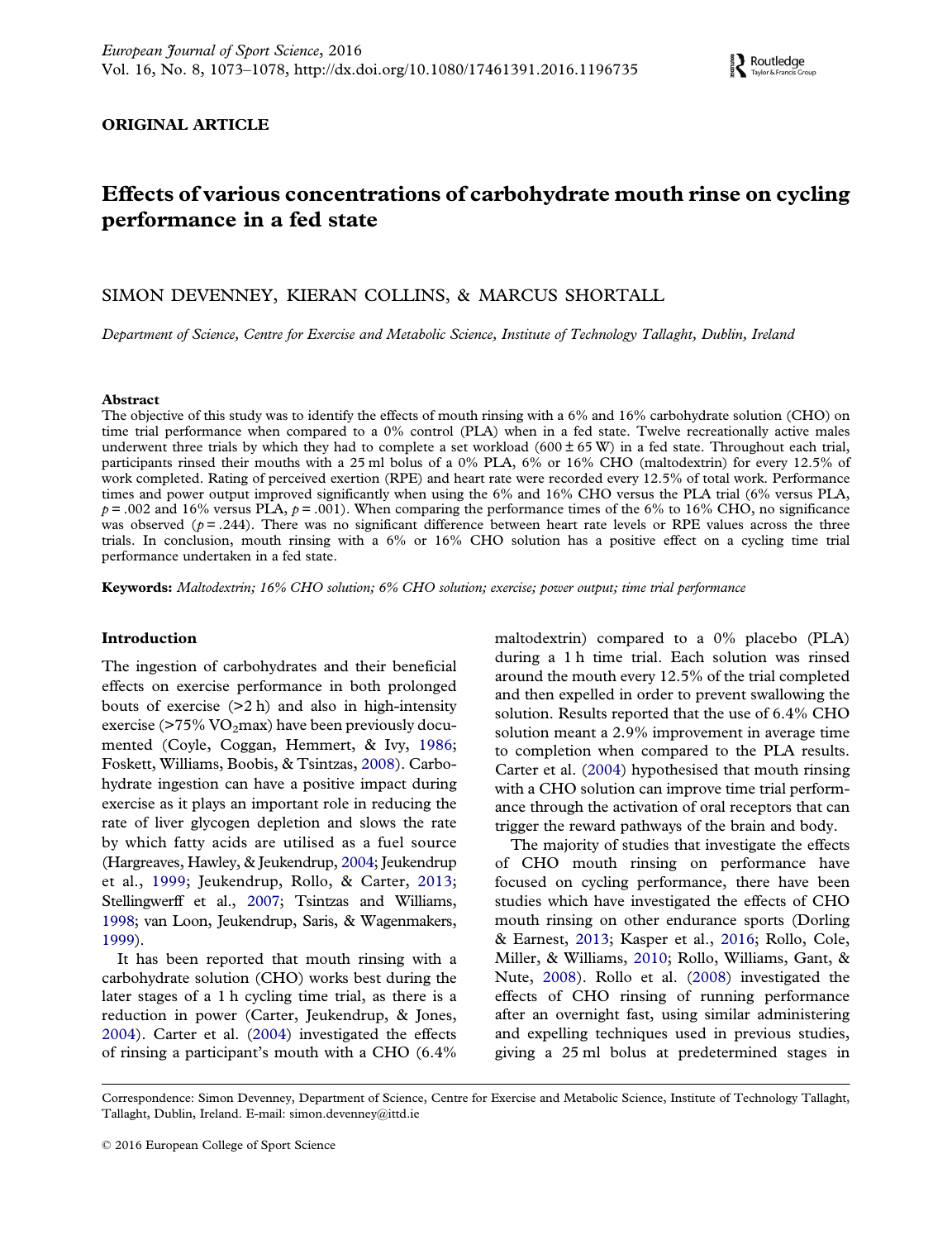<span id="page-4-0"></span>both the warm-up and time trial. The overall study results showed that CHO rinsing has a positive effect on running performance, with running speeds quicker in the first 5 min of the 30 min trial in the CHO group when compared with the PLA group. It was also indicated that the CHO group covered more distance in the first 5 min of the trial while also having a 1.7% increase in total distance covered when compared with the PLA group. Recent work by Kasper et al. ([2016](#page-8-0)) investigated the effects of CHO rinsing and caffeine on highintensity interval running capacity in a carbohydrate-restricted state. After completing a glycogen depletion test 24 h prior to the exercise session, participants completed a 45 min steady-state run (65%  $VO<sub>2</sub>max$ ) followed by a high intensity interval running (HIT) protocol consisting of 1 min at 80% followed by a minute at 60% until the onset of fatigue. The study showed that the use of CHO rinse and caffeine ingestion increased the exercise capacity of individuals during HIT when compared with a PLA and a standalone CHO rinse.

The majority of CHO rinse studies have investigated concentrations of 6% or 6.4%, with more recent studies looking at a higher concentration (Lane, Bird, Burke, & Hawley, [2012\)](#page-8-0). A 1.8% improvement in time trial performance was noted when a 10% CHO solution was rinsed for 10 s with participants monitored in a fed state, with 3% improvements shown in a fasted state (Lane et al., [2012\)](#page-8-0). These findings compare favourably to the previous research findings of the 6% and 6.4% studies, showing an improvement in performance linked to activation of oral receptors. Not all the studies which have investigated CHO rinsing have discovered positive findings. Beelen et al. [\(2009](#page-7-0)) showed no enhancement in performance when mouth rinsing a CHO solution (6.4% maltodextrin) while in a fed state, while there was also no difference when comparing the CHO solutions to the PLA solution. The results showed no significant difference in performance times in the CHO or PLA group, while also stating no difference was seen in the heart rate or power output.

It has been well documented to date that mouth rinsing of a 6% or 6.4% CHO solution can have a positive effect in relation to performance in a fasted state; however, the effect of this concentration in a fed state is unclear. The aim of the current study is to develop the foundations set by Beelen et al. ([2009\)](#page-7-0) and Lane et al. [\(2012\)](#page-8-0) by investigating the effects of rinsing with the traditional CHO rinse solution (6%) and a higher concentration (in this situation a 16% CHO) have on exercise performance when compared with a 0% solution while participants are in a fed state. By using a 6% and 16% solution,

the current study is able to compare two solutions which can replicate two commercially available sports drinks and determine their benefits and also to determine if there is a concentration dependence with regards to exercise performance and one could hypothesise that by comparing one concentration to another, performance improvement could be further enhanced with the use of a higher concentration of CHO due to a greater saturation of oral receptors.

### Methods

Recruitment: Twelve recreationally active males volunteered to participate in this study (age  $22 \pm 7$ years, body weight  $69 \pm 9$  kg, height  $1.75 \pm$ 0.07 m, body-mass index  $22 \pm 1.7$  kg/m<sup>2</sup>,  $W_{\text{max}}$  $260 \pm 28$  W, VO<sub>2</sub>max, 51 ± 3 ml kg<sup>-1</sup> min<sup>-1</sup>), all of whom had engaged in cycling activities (3–5 days a week/5–8 h per week). All participants were informed verbally and in written form of the study design and the physiological demands they would be placed under. Each individual completed a medical questionnaire and consent form prior to testing. The study was approved by the local research ethics committee.

Overall study design: The protocol consisted of four visits to the laboratory with all tests carried out on a cycle ergometer (Wattbike Pro, British Cycling Wattbike, Nottingham, England). Visit 1 involved a RAMP test to determine each participant's maximum aerobic power or work capacity  $(W_{\text{max}})$ . In the remaining three visits, individuals completed a set amount of work, which was individualised and calculated based on their maximum work capacity, in the shortest timeframe possible. In a randomised, repeated measures and double blinded study, participants rinsed a 6% or 16% CHO solution or 0% PLA around the mouth at predetermined intervals.

Activity and diet before experiments: Participants were asked to keep a two-day training diary prior to each test visit, while they were allowed to undertake low-intensity exercise (heart rate below 150 beats/ min) for up to 2 h. Along with the training diary, a two-day dietary diary was recorded in order to prevent the disruption of the results. Participants were also asked to refrain from consuming alcohol and caffeine in the 24 h prior to each visit. The dietary diaries were a tool used to ensure participants consumed the same diet on the 2nd, 3rd and 4th visit. Participants consumed a meal 2–3 h before testing (49  $\pm$  2% carbohydrates, 18  $\pm$  1% protein and 33  $\pm$ 2% fat) which was recommended by the authors.

Maximum workload capacity protocol: The maximum aerobic capacity test is a modified protocol which was based on the protocol performed by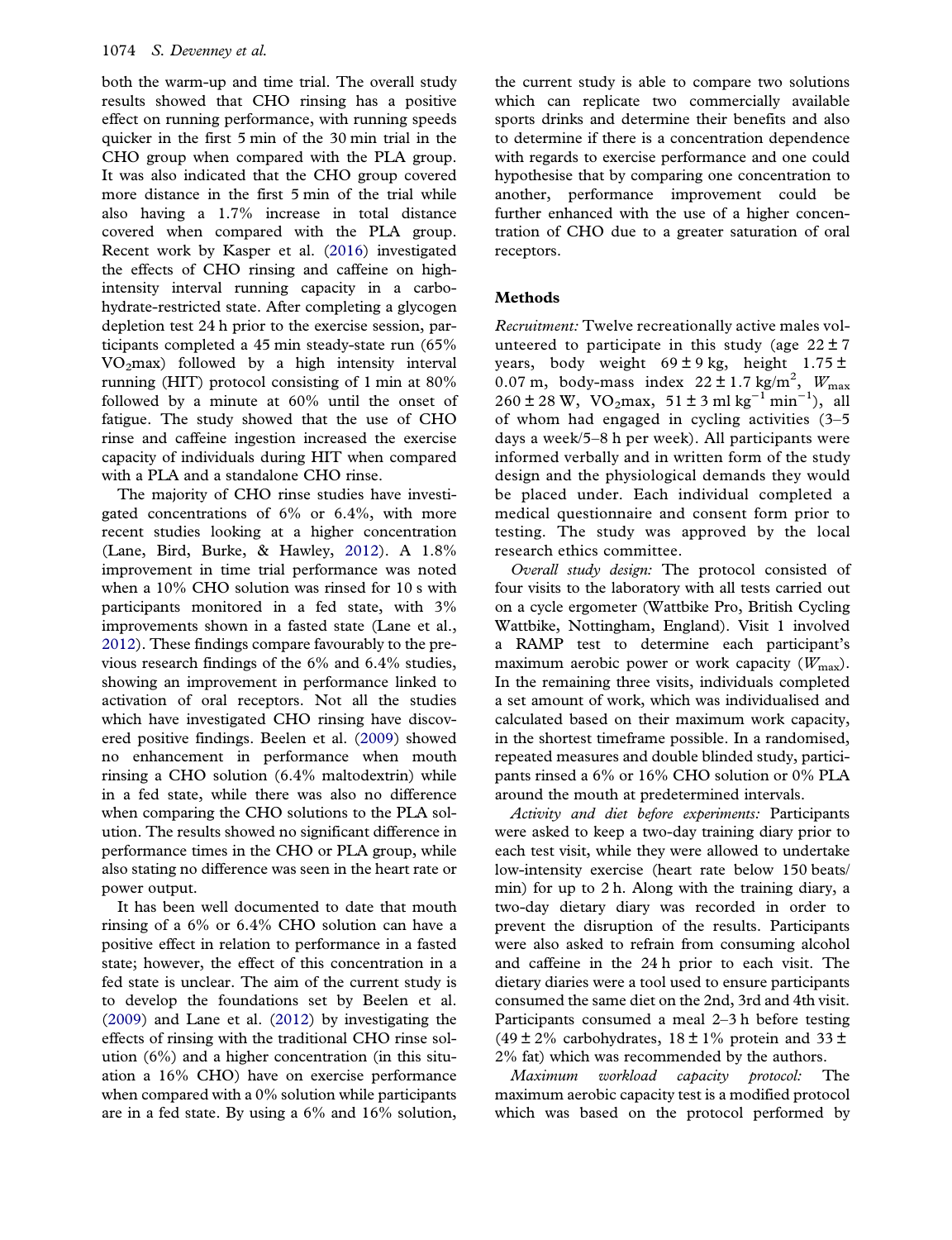<span id="page-5-0"></span>Beelen et al. ([2009](#page-7-0)). Each participant performed an all-out incremental exercise test which was used to determine their  $W_{\text{max}}$ . Each participant underwent a 5 min warm-up at 100 W. On completion of the warm-up, the workload was set at 150 W and increased by 25 W every 2.5 min until the onset of exhaustion instead of the 50 W increase (Pottier, Bouckaert, Gilis, Roels, & Derave, [2010](#page-8-0)). The increased workload of each stage throughout this protocol was influenced by an increase in cadence. Heart rate (Polar RS200, Polar Electro, Finland), rating of perceived exertion (RPE) and cadence were recorded on the completion of each interval.  $W_{\text{max}}$  of each individual was calculated using the following formula:  $W_{\text{out}}$  + (t/150) × 25, where  $W_{\text{out}}$  is the watts of the last complete stage and  $t$  is the time spent in the final unfinished stage (Kuipers, Keizer, Brouns, & Saris, [1987\)](#page-8-0).

Time-trial protocol: Prior to the commencement of the test protocol, each participant was weighed and baseline blood lactate levels were recorded and individuals were fitted with a heart rate monitor (Polar RS200, Polar Electro, Finland) which was linked with the Wattbike. Participants endured a 5 min warm-up at approximately 40% of  $W_{\text{max}}$ , during which they were familiarised with the BORG scale of perceived exertion (RPE) (Borg, [1982](#page-7-0), [1990](#page-7-0)). Following completion of the warm-up, participants were asked to complete a set amount of work in the quickest time possible. The total amount of work to be completed was calculated using a modified version of Jeukendrup, Saris, Brouns, and Kester [\(1996\)](#page-8-0) equation:

> Total amount of work in Joules  $= 0.65 \times W_{\text{max}} \times 3,600.$

The equation by Jeukendrup et al. ([1996\)](#page-8-0) calculated 75% of the participants  $W_{\text{max}}$  for endurance trained athletes, although due to recreational nature of the participants in the study and with evidence from previously unpublished work, the authors sought to modify the equation to 65%. The time trial protocol employed is designed to standardise workload so that each subject takes approximately 1 h to complete the work. The Wattbike was kept at a uniform resistance (resistance of 4) throughout the time trial performance for each participant in order to maintain a similar intensity for each participant. Participants were only able to view the total amount of work they had performed, with heart rate, time and cadence values blocked from view and clocks removed to prevent participants knowing the time. No encouragement was offered throughout the test and the only interaction was when solutions

were given for rinsing at 12.5% completed intervals, or to record HR, cadence and RPE at every 12.5% of completion. Laboratory conditions were held constant (ambient temperature 18–21°C) throughout each trial, with participants cooled using an electric fan.

Mouth rinse protocol: Over the three time trial visits, participants would use a 0% (PLA), 6% or 16% CHO solution (maltodextrin, due to lack of colour and taste). Each sample was a 25 ml bolus which was weighed before and after mouth rinsing, which was to ensure none of the sample was ingested. A bolus was provided to the participant after the warm-up and every 12.5% of completion in the trial. The solution was rinsed around the mouth for 5 s before being expelled into a pre-weighed container. Solutions were made by an external researcher who was not affiliated to the study, to ensure the trial remained a double-blind study.

Statistical analysis: All collected data were analysed using SPSS (Version 22.0, Chicago, IL). The variables were compared using a one-way repeated measure ANOVA, which was done to examine the effects across the three time trial performances and their corresponding solutions (0% PLA, CHO 6% and CHO 16%). Overall time of completion, average power output, cadence and speed were compared between each trial. Heart rate and RPE were compared at each individual stage across all three tests and were analysed using two-way repeated measures ANOVA. All data are represented using mean ± standard deviation with significance set at  $p < 0.05$ .

#### Results

Performance time and power output: In relation to time trial performance, both CHO solutions were significantly faster in comparison with the PLA trial, as performance times for the 6% CHO versus the PLA trial were  $58.8 \pm 7.0$  min versus  $62.3 \pm 7.6$  min ( $p = .002$ ) while performance times for the 16% CHO trial versus the PLA trial were  $57.9 \pm 7.6$  ( $p = .001$ ). The individual differences in time to completion across all trials are shown in [Figure 1](#page-6-0)(c).

A significant difference was also observed in average power output and average speed across the three trials. When comparing the 6% trial versus PLA and 16% trial versus PLA, power outputs were  $174 \pm 20$  W versus  $163 \pm 23$  W ( $p = .002$ ) and 177  $\pm$  23 W ( $p = .001$ ), respectively. However similar to performance time, no significance was reported in power output when comparing the 6% trial to the 16% trial ( $p = .291$ ). A non significant difference was observed in the average speed maintained when comparing the 6% and 16% trial ( $p = .273$ ),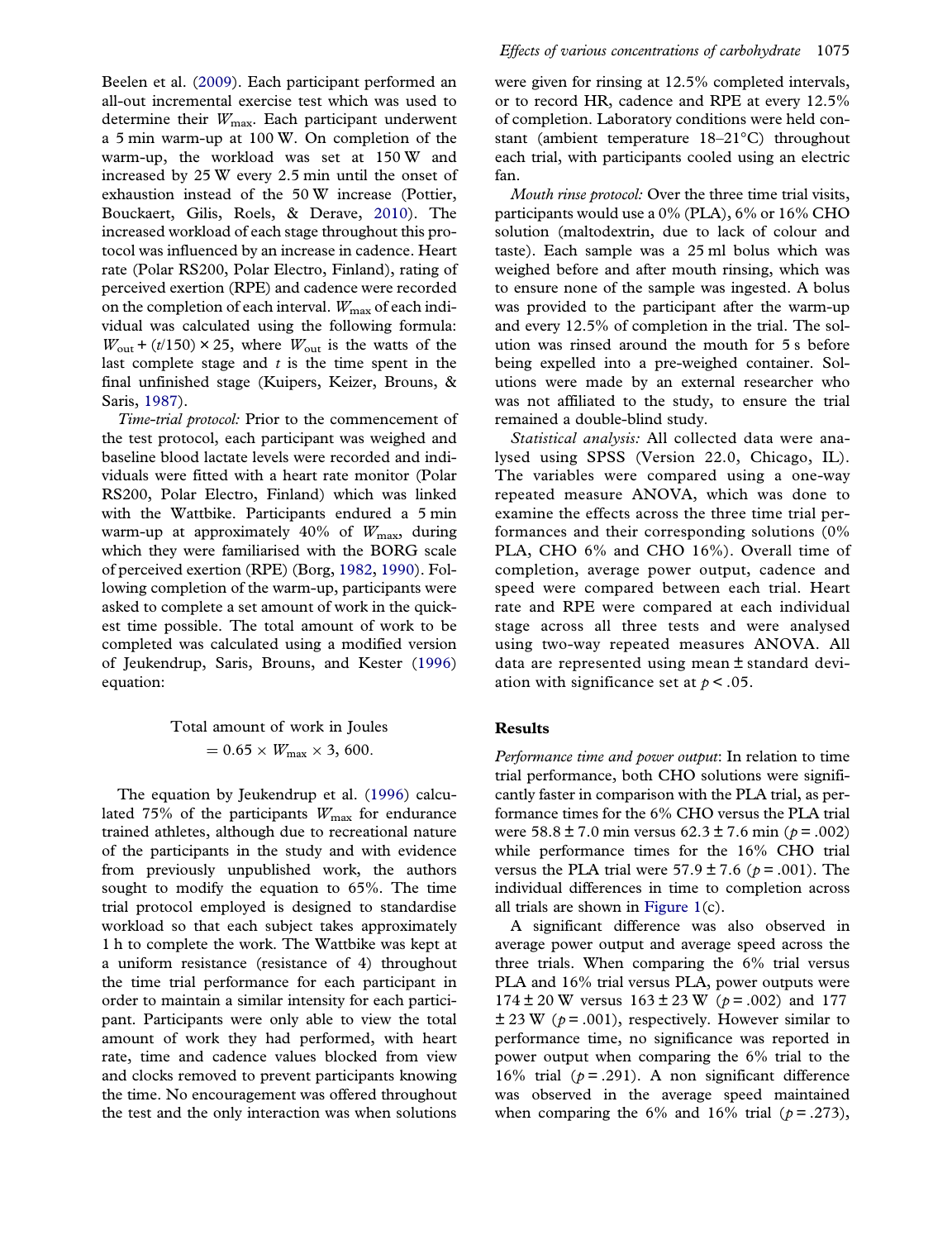<span id="page-6-0"></span>

Figure 1. Performance times (A), average power output (B) and individual performance times (C) in the placebo and carbohydrate trials with values expressed as Mean ±SD. (A)<sup>∗</sup> statistical difference  $p$ <0.05; (B)\*statistical  $p$ <0.05.

significance was seen when either CHO trial, 6% or 16%, was compared with the PLA trial  $(34.8 \pm$ 1.6 km h<sup>-1</sup> versus 34.1 ± 1.7 km h<sup>-1</sup>,  $p = .002$ , and 35.1 ± 1.8 km h<sup>-1</sup>,  $p = .001$ ). Power output and speed were typically observed to be higher in the first 10 min and final 15 min across in both carbohydrate trials in comparison to the PLA trial.

Heart rate and RPE: Values for heart rate and RPE were seen to increase steadily with the onset of exercise across the three trials. Average heart rate values of the PLA,  $6\%$  and  $16\%$  trials were  $148 \pm 18$ , 153  $\pm$  20 and 153  $\pm$  15 bpm, respectively, with maximal values for the PLA, 6% and 16% trials reaching  $168 \pm 18$ ,  $171 \pm 19$  and  $174 \pm 14$  bpm, respectively. There were no differences in heart rate responses across the three trials  $(p > .005)$ . Similar to heart rate, RPE values steadily increased throughout the three trials, with average values of  $14.3 \pm 1.07$ ,  $14.2$  $\pm$  1.7 and 13.8  $\pm$  1.5, for the PLA, 6% and 16% trial, respectively. Maximum RPE values were recorded at  $16.3 \pm 1.5$ ,  $17.4 \pm 1.7$  and  $17.3 \pm 1.9$ , for the PLA, 6% and 16% trial, respectively. A non significant difference was reported in RPE values across the three trials ( $p > .005$ ).

Rinse solution detection: From the 12 participants in the study, 4 were able to distinguish a difference in the mouth rinsing solutions used across the three time trials, reporting a difference in feel or viscosity of the solutions. Out of the four who reported a difference, three performed better in the 16% trial when compared with both the 6% and PLA trial, while the fourth performed better in the 6% trial when compared with both the 16% and PLA trial. The other nine participants could not distinguish any difference across the three solutions.

#### **Discussion**

The aim of the current study was to investigate the effects mouth rinsing with a 6% and 16% CHO have on exercise performance in comparison to a 0% solution while participants are in a fed state. The current study shows that when compared to a PLA, the use of carbohydrate mouth rinse can lead to improvements in performance times, average power outputs and average speed during a time trial performed in a fed state. Early studies have investigated the effects of carbohydrate mouth rinsing on performance during high-intensity exercise. Carter et al. ([2004\)](#page-7-0) reported improvements of 2.9% in cycling time trial performance with use of a maltodextrin mouth rinse, while improvements of 3.7% were reported when a mono and disaccharide sports rinse was substituted instead of the maltodextrin mouth rinse (Pottier et al., [2010](#page-8-0)). However, studies by Whitham and McKinney [\(2007\)](#page-8-0) and Beelen et al. ([2009](#page-7-0)) did not support these findings, reporting no difference in performance times when comparing a carbohydrate mouth rinse to a PLA. The studies by Carter et al. ([2004\)](#page-7-0), Pottier et al. ([2010](#page-8-0)) and Whitham and McKinney ([2007](#page-8-0)) all investigated the performance benefits of carbohydrate mouth rinsing within a fasted state, while the study by Beelen et al. [\(2009\)](#page-7-0) looked at the benefits in a fed state. The current study took the same premise as the study by Beelen et al. [\(2009\)](#page-7-0), with 12 participants performing three separate time trials while in a fed state, where they were provided with a 6% CHO, 16% CHO or PLA mouth rinse solution at every 12.5% of the trial completed. The use of nutritional diaries and same day/time testing enabled the monitoring of each participants fed status. The results show improvements in time to completion in both CHO trials in comparison with the PLA trial, with significant improvements in time of completion in both CHO time trials. This improvement in time of completion is associated with each participant's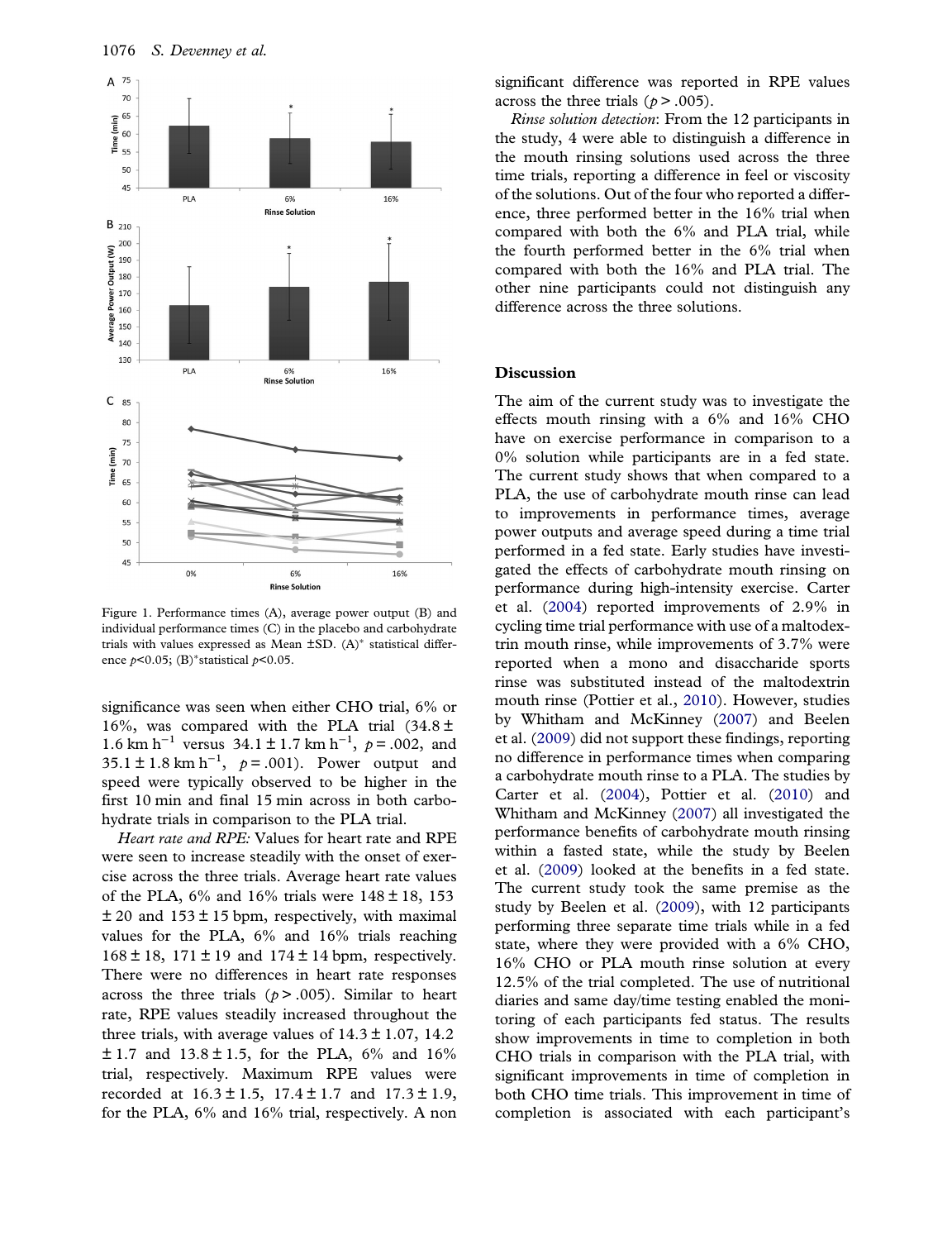<span id="page-7-0"></span>ability to sustain both greater power output and higher speed during the 6% and 16% trial. Both heart rate responses and session RPE were similar across the three trials. By testing the participants of the current study in a fed state as opposed to a fasted state, the practical relevance of carbohydrate mouth rinsing can be determined.

It is believed that the CHO mouth rinse stimulates the reward regions of the brain via oral receptors due to the caloric content of the CHO (Chambers, Bridge, & Jones, 2009; Turner, Byblow, Stinear, & Gant, [2014](#page-8-0)). One would think that this stimulation of the reward pathways would lead to lower RPE levels observed in the CHO trials compared to the PLA. However, similar to previous reports no differences were observed in RPE between either CHO trial and the PLA trial. The concentration and rinse duration may also have an impact on the effectiveness of the CHO rinse. The vast majority of the current research has use of a 6% or 6.4% CHO rinse solution for 5 s duration (Beaven, Maulder, Pooley, Kilduff, & Cook, 2013; Carter et al. 2004; Dorling & Earnest, 2013; Pottier et al., [2010](#page-8-0); Rollo et al., [2008,](#page-8-0) [2010\)](#page-8-0), while improvements in time trial performance have been noted with a greater solution concentration and longer rinse duration in both fed and fasted states (Lane et al., [2012](#page-8-0)). A greater concentrated solution consisting of 16% maltodextrin was compared to the traditional 6% solution and PLA in the current study. As previously stated both CHO rinse solutions improved cycling performance in comparison to a PLA (improvements of 5.6% and 7.1% observed), although no significant difference was observed when comparing both CHO trials to each other. Using a higher concentration of mouth rinse may enhance the saturation of the oral receptors leading to a greater stimulation of the reward pathways reported by Chambers et al. (2009) and Turner et al. [\(2014\)](#page-8-0), although further investigation on the mechanism is required.

#### Conclusion

The applications of carbohydrate rinsing have grown since the first study by Carter et al. (2004), with the current literature investigating the effects in sports ranging from cycling (Beelen et al., 2009; Fares & Kayser, 2011; Lane et al., [2012;](#page-8-0) Pottier et al., [2010](#page-8-0)) to running (Rollo et al., [2008,](#page-8-0) [2010](#page-8-0); Rollo & Williams, [2011;](#page-8-0) Whitham & McKinney, [2007\)](#page-8-0), with more recent studies investigating the effects on field sport simulation and strength work (Dorling & Earnest, 2013; Jensen, Stellingwerff, & Klimstra, 2015; Painelli et al., [2011\)](#page-8-0). With the ergogenic benefits well documented, the data can translate from the scientific field to the practical setting for athletes and coaches alike, as the current study along with other findings suggest that CHO rinsing at regular intervals may benefit those athletes reporting gastrointestinal problems. In conclusion, the present study shows that the use of carbohydrate mouth rinsing during high-intensity exercise can lead to an improvement in exercise capacity during a simulated time trial when exercise is carried out in a fed state.

#### Disclosure statement

No potential conflict of interest was reported by the authors.

#### References

- Beaven, C. M., Maulder, P., Pooley, A., Kilduff, L., & Cook, C. (2013). Effects of caffeine and carbohydrate mouth rinses on repeated sprint performance. Applied Physiology, Nutrition, and Metabolism, 38(6), 633–637.
- Beelen, M., Berghuis, J., Bonaparte, B., Ballak, S. B., Jeukendrup, A. E., & Van Loon, L. J. C. [\(2009](#page-4-0)). Carbohydrate mouth rinsing in the fed state: Lack of enhancement of time-trial performance. International Journal of Sport Nutrition and Exercise Metabolism, 19(4), 400–409.
- Borg, G. A. ([1982\)](#page-5-0). Psychophysical bases of perceived exertion. Medicine & Science in Sports & Exercise, 14(5), 377-381.
- Borg, G. [\(1990](#page-5-0)). Psychophysical scaling with applications in physical work and the perception of exertion. Scandinavian Journal of Work, Environment & Health, 16, 55-58.
- Carter, J. M., Jeukendrup, A. E., & Jones, D. A. [\(2004](#page-3-0)). The effect of carbohydrate mouth rinse on 1-h cycle time trial performance. Medicine & Science in Sports & Exercise, 36(12), 2107-2111.
- Chambers, E. S., Bridge, M. W., & Jones, D. A. (2009). Carbohydrate sensing in the human mouth: Effects on exercise performance and brain activity. The Journal of Physiology, 587 (8), 1779–1794.
- Coyle, E. F., Coggan, A. R., Hemmert, M. K., & Ivy, J. L. ([1986\)](#page-3-0). Muscle glycogen utilization during prolonged strenuous exercise when fed carbohydrate. Journal of Applied Physiology, 61 (1), 165–172.
- Dorling, J. L., & Earnest, C. P. [\(2013](#page-3-0)). Effect of carbohydrate mouth rinsing on multiple sprint performance. Journal of the International Society of Sports Nutrition. [doi:10.1186/1550-](http://dx.doi.org/doi:10.1186/1550-2783-10-41) [2783-10-41](http://dx.doi.org/doi:10.1186/1550-2783-10-41)
- Fares, E. J. M., & Kayser, B. (2011). Carbohydrate mouth rinse effects on exercise capacity in pre- and postprandial states. Journal of Nutrition and Metabolism. [doi:10.1155/2011/385962](http://dx.doi.org/10.1155/2011/385962)
- Foskett, A., Williams, C., Boobis, L., & Tsintzas, K. ([2008\)](#page-3-0). Carbohydrate availability and muscle energy metabolism during intermittent running. Medicine and Science in Sports and Exercise, 40(20), 96–103.
- Hargreaves, M., Hawley, J. A., & Jeukendrup, A. ([2004](#page-3-0)). Pre-exercise carbohydrate and fat ingestion: Effects on metabolism and performance. Journal of Sports Sciences, 22(1), 31-38.
- Jensen, M., Stellingwerff, T., & Klimstra, M. (2015). Carbohydrate mouth rinse counters fatigue related strength reduction. International Journal of Sport Nutrition and Exercise Metabolism, 25(3), 252–261.